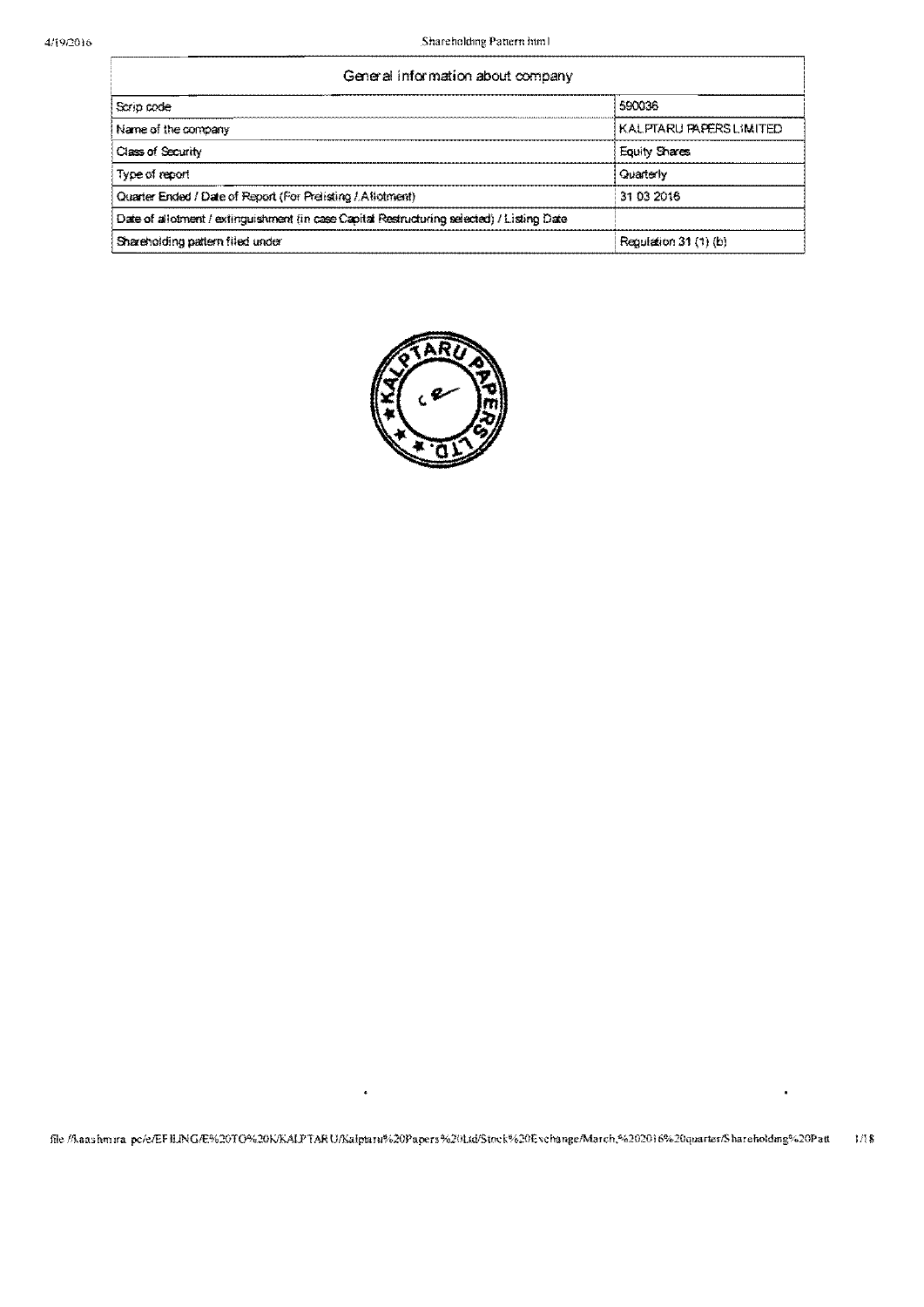| S. No. | Particular                                                                             | Yes/No |
|--------|----------------------------------------------------------------------------------------|--------|
|        | Whether the Listed Entity has issued any partly paid up shares?                        | No     |
|        | Whether the Listed Entity has issued any Convertible Securities?                       | No     |
|        | Whether the Listed Entity has issued any Warrants?                                     | No     |
|        | Whether the Listed Entity has any shares against which depository receipts are issued? | No     |
|        | Whether the Listed Entity has any shares in locked in?                                 | No.    |
| 6      | Whether any shares held by promoters are pledge or otherwise encumbered?               | No     |
|        | Whether company has equity shares with differential voting rights?                     | No     |



 $\pmb{\ast}$ 

 $\ddot{\phantom{1}}$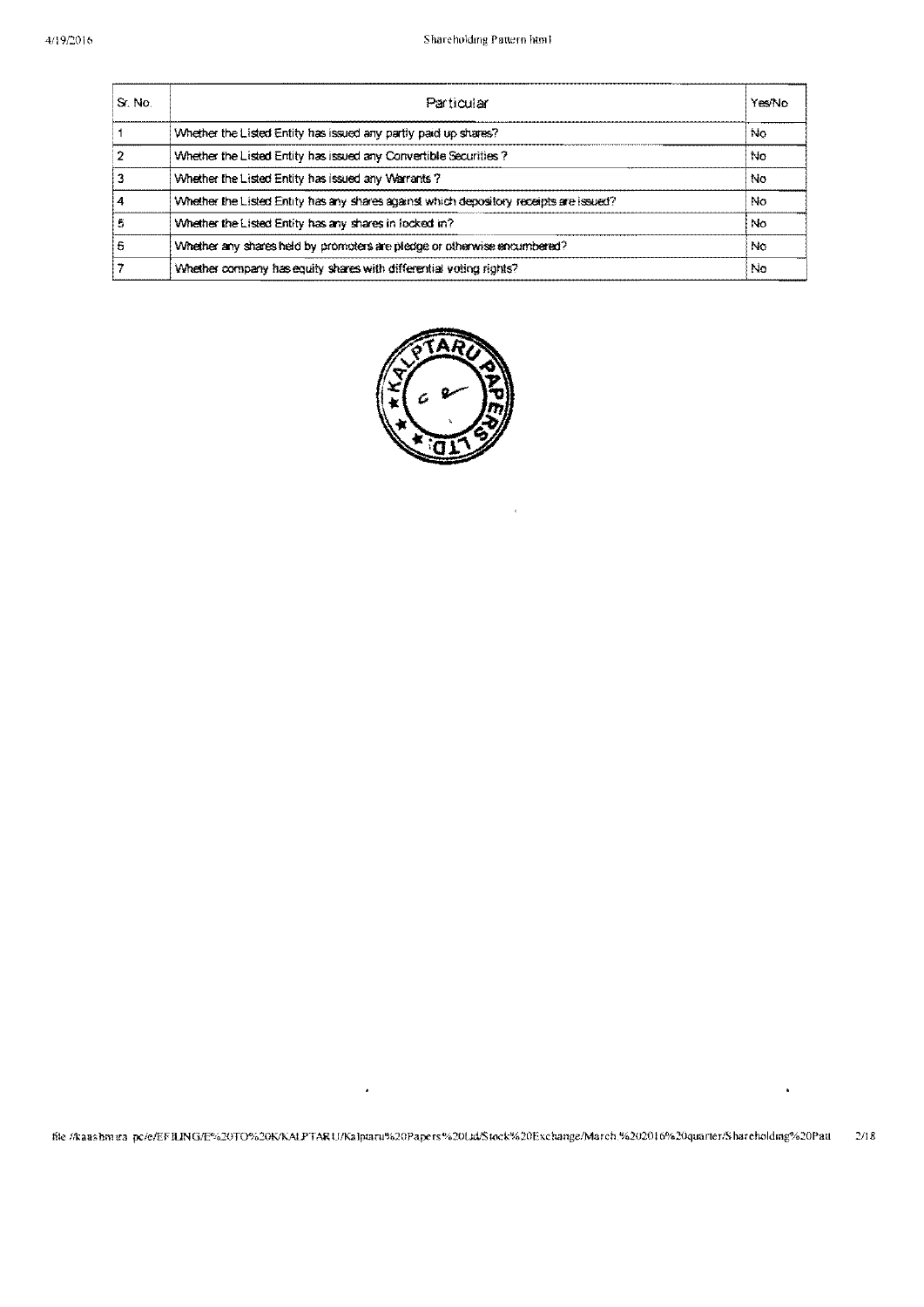|                     | Summary Statement holding of specified securities<br>TableT |                                |                                    |                                                                                |                          |                                        |                                                                 |         |                    |             |       |
|---------------------|-------------------------------------------------------------|--------------------------------|------------------------------------|--------------------------------------------------------------------------------|--------------------------|----------------------------------------|-----------------------------------------------------------------|---------|--------------------|-------------|-------|
| Category            |                                                             | No of                          | No Of<br><b>Fartiy</b>             | No Of<br>shares                                                                | Toral nos                | Shareholding as a<br>% of total no. of | Number of Voting Rightsheld in<br>each class of securities (IX) |         |                    |             |       |
| Category<br>(1)     | া<br>shareholder                                            | Nos Of<br>shareholders<br>(11) | fully paid.<br>up equity<br>shares | pad up<br>equity                                                               | underlying<br>Depository | ਤੀਲ ਦਾ<br>heid (VII).<br>$=(IV)^+$     | shares (calculated as $ $<br>per SCRR 1957)                     | Rights  | No of Voting (XIV) |             |       |
|                     | (11)                                                        |                                | $\mathsf{redd}(\mathsf{IV})$       | shares<br><b>Recepts</b><br>$(V)$ + (VI)<br>$(A + B + C2)$<br>heid (V)<br>(VI) | (VIII) Asa% of           | $\alpha$ ass<br>eg X                   | $\text{Class}$<br>eg y                                          | Total   | a% of<br>$(A+B+C)$ |             |       |
| (A)                 | Promoter<br>8.<br>Promoter<br>Group                         | 18                             | 2735631                            |                                                                                |                          | 2735631                                | 61 23                                                           | 2735631 |                    | 2735631     | 61.23 |
| (B)                 | <b>Public</b>                                               | 2134                           | 1732489                            |                                                                                |                          | 1732489                                | 3877                                                            | 1732489 |                    | 1732489     | 3877  |
| $\langle C \rangle$ | Non<br>Promoter<br>Non Public                               |                                |                                    |                                                                                |                          |                                        |                                                                 |         |                    |             |       |
| (C1)                | <b>Shares</b><br>underlying<br>DRs.                         |                                |                                    |                                                                                |                          |                                        |                                                                 |         |                    |             |       |
| (C2)                | Sharesheld<br>by<br>Employee<br>Trusts                      |                                |                                    |                                                                                |                          |                                        |                                                                 |         |                    |             |       |
|                     | Total                                                       | 2152                           | 4468120                            |                                                                                |                          | 4468120                                |                                                                 | 4468120 |                    | 4468120 100 |       |



file //kaashmira-pc/e/EF1LING/E%20TO%20K/KALPTARU/Kalptaru%20Papers%20Ltd/Stock%20Exchange/March.%202016%20quarter/Shareholding%20Patt  $3/18$ 

×

 $\star$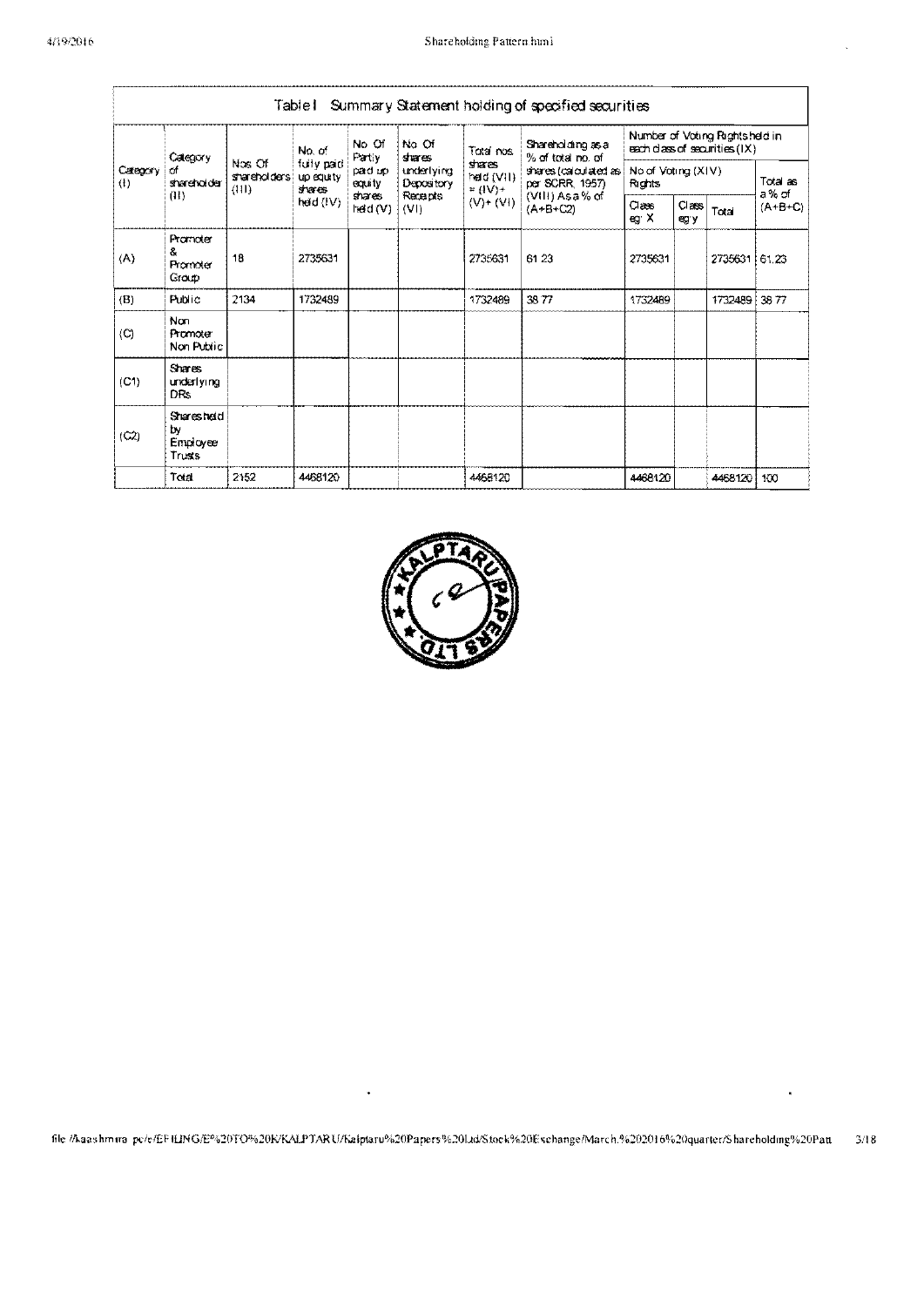$\ddot{\phantom{0}}$ 

|                                                          |                                                                                  | Table I                                          |                                                                                            |                                                           | Summary Statement holding of specified securities                                  |                                          |                                                        |                                                                               |  |                                                                         |
|----------------------------------------------------------|----------------------------------------------------------------------------------|--------------------------------------------------|--------------------------------------------------------------------------------------------|-----------------------------------------------------------|------------------------------------------------------------------------------------|------------------------------------------|--------------------------------------------------------|-------------------------------------------------------------------------------|--|-------------------------------------------------------------------------|
| Category<br>Category<br>Ωf<br>(1)<br>shareholder<br>(11) |                                                                                  | No. Of<br><b>Shares</b><br>Underlying            | No. Of                                                                                     | No. Of Shares<br>Underlying<br>Outstanding<br>convertible | Shareholding, as a %<br>assuming full<br>conversion of<br>convertible securities ( | Number of<br>Locked in<br>shares $(X I)$ |                                                        | Number of<br><b>Shares</b><br>pledged or<br>otherwise<br>encumbered<br>(XIII) |  | Number of<br>equity shares<br>heid in<br>dematerialized<br>form $(X V)$ |
|                                                          | Warrants<br>Outstanding<br>convertible<br>(X <sub>i</sub> )<br>securities<br>(X) | securities and<br>No. Of<br>Warrants (Xi)<br>(a) | as a percentage of<br>diluted share capital)<br>$(XI) = (VII)+(X) As a %$<br>of $(A+B+C2)$ | No.<br>(a)                                                | Asa<br>$%$ of<br>total<br><b>Shares</b><br>held<br>(b)                             | No.<br>(a)                               | Asa<br>$%$ of<br>total<br><b>Shares</b><br>held<br>(b) |                                                                               |  |                                                                         |
| (A)                                                      | Promoter &<br>Promoter<br>Group                                                  |                                                  |                                                                                            |                                                           | 61.23                                                                              |                                          |                                                        |                                                                               |  | 2735631                                                                 |
| (B)                                                      | <b>Public</b>                                                                    |                                                  |                                                                                            |                                                           | 38.77                                                                              |                                          |                                                        |                                                                               |  | 1586689                                                                 |
| (C)                                                      | <b>Non</b><br>Promoter <sup>-</sup><br>Non Public                                |                                                  |                                                                                            |                                                           |                                                                                    |                                          |                                                        |                                                                               |  |                                                                         |
| (C1)                                                     | <b>Shares</b><br>underlying<br><b>DRs</b>                                        |                                                  |                                                                                            |                                                           |                                                                                    |                                          |                                                        |                                                                               |  |                                                                         |
| (C2)                                                     | Shares held<br>bγ<br><b>Employee</b><br>Trusts                                   |                                                  |                                                                                            |                                                           |                                                                                    |                                          |                                                        |                                                                               |  |                                                                         |
|                                                          | Total                                                                            |                                                  |                                                                                            |                                                           |                                                                                    |                                          |                                                        |                                                                               |  | 4322320                                                                 |



 $\hat{\mathbf{r}}$ 

 $\bullet$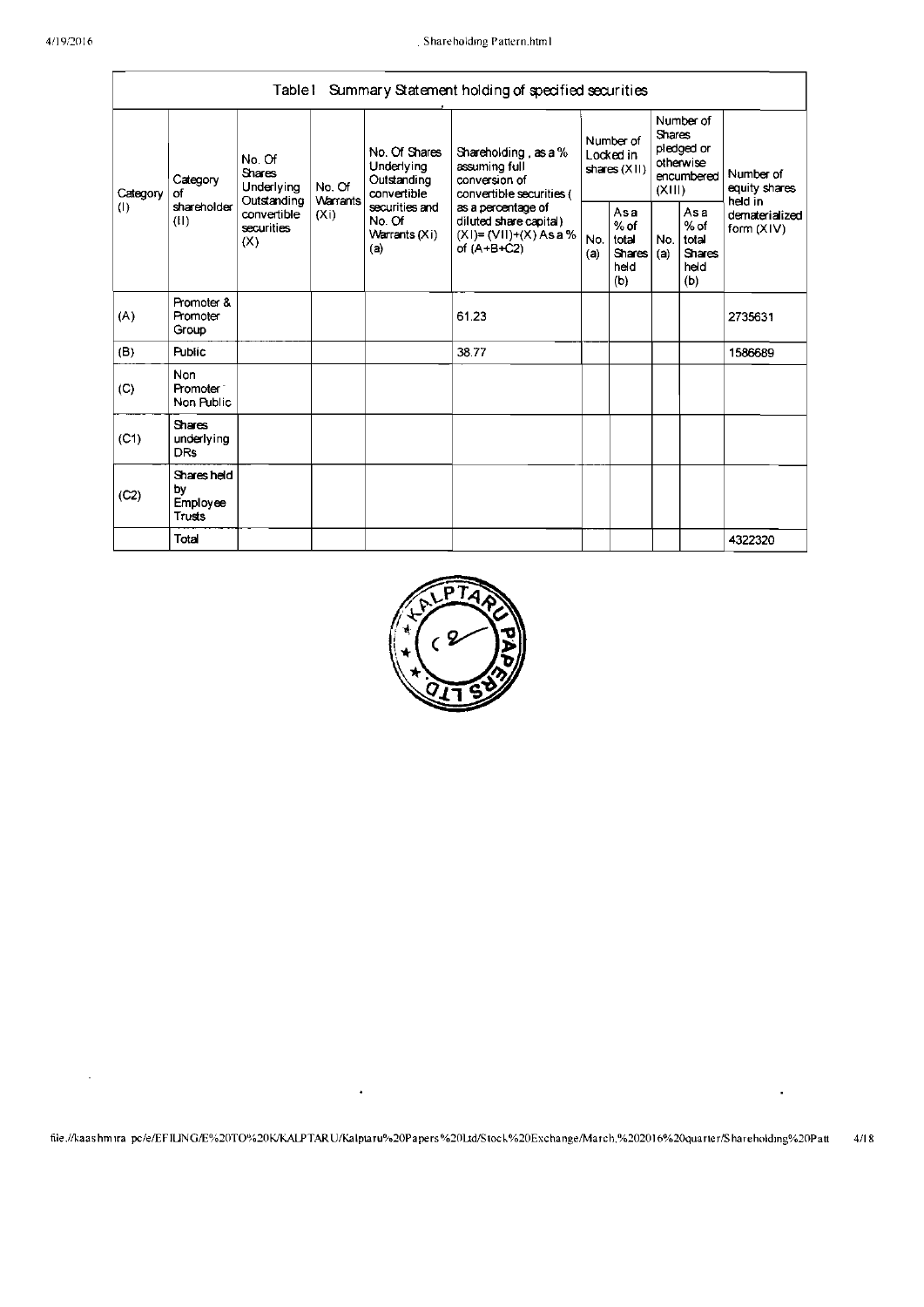|                                                                                            | Table II Statement showing shareholding pattern of the Promoter and Promoter Group                               |                                                                           |                                            |                                       |                                                         |                                         |                                                             |                              |               |                                                                 |                          |  |  |
|--------------------------------------------------------------------------------------------|------------------------------------------------------------------------------------------------------------------|---------------------------------------------------------------------------|--------------------------------------------|---------------------------------------|---------------------------------------------------------|-----------------------------------------|-------------------------------------------------------------|------------------------------|---------------|-----------------------------------------------------------------|--------------------------|--|--|
|                                                                                            |                                                                                                                  |                                                                           |                                            | No.<br>Œ                              | No Of                                                   | Total<br>nos.                           | Shareholding<br>asa % of total                              |                              |               | Number of Voting Rightsheld in<br>each class of securities (IX) |                          |  |  |
| Sr                                                                                         | Category & Name<br>of the<br>Shareholders (I)                                                                    | Nos Of<br>stareholders<br>(HI).                                           | No of<br>fully paid<br>up equity<br>shares | Partly<br>cerd<br><b>LD</b><br>equity | shares.<br>underlving.<br>Depository<br><b>Receipts</b> | shares<br>held<br>$(VII) =$<br>$(1V) +$ | no. of shares<br>(calculated as<br>per SCRR<br>1957) (VIII) | No of Voting (XIV)<br>Rights |               |                                                                 | Tutal<br>asa %<br>σf     |  |  |
|                                                                                            |                                                                                                                  |                                                                           | hed (IV)                                   | shares<br>heid.<br>(V)                | (VI)                                                    | $(V)$ +<br>(W)                          | Asa% of<br>(A+B+C2)                                         | Claass<br>eg: X              | Class<br>eg y | Total                                                           | Tatal<br>Voting<br>nohts |  |  |
| Α                                                                                          | Table II                                                                                                         | Statement showing shareholding pattern of the Promoter and Promoter Group |                                            |                                       |                                                         |                                         |                                                             |                              |               |                                                                 |                          |  |  |
| (1)                                                                                        | Indian                                                                                                           |                                                                           |                                            |                                       |                                                         |                                         |                                                             |                              |               |                                                                 |                          |  |  |
| (자                                                                                         | Individual shindu<br>undivided Family                                                                            | 16                                                                        | 14'18281                                   |                                       |                                                         | 1438281                                 | 32.19                                                       | 1438281                      |               | 1438281                                                         | 32.19                    |  |  |
| $\langle 0 \rangle$                                                                        | Any Other<br>$(specify)$                                                                                         | 2                                                                         | 1297350                                    |                                       |                                                         | 1297350                                 | 29.04                                                       | 1297350                      |               | 1297350                                                         | 29.04                    |  |  |
| Sub Total<br>(A)(1)                                                                        |                                                                                                                  | 18                                                                        | 2735631                                    |                                       |                                                         | 2735631                                 | 6123                                                        | 2735631                      |               | 2735631 61 23                                                   |                          |  |  |
| (2)                                                                                        | Foreign                                                                                                          |                                                                           |                                            |                                       |                                                         |                                         |                                                             |                              |               |                                                                 |                          |  |  |
| Total<br>Shareholding<br>of Promoter<br>and Promoter<br>$Group(A)=$<br>$(A)(1)+(A)$<br>(2) |                                                                                                                  | 18                                                                        | 2735631                                    |                                       |                                                         | 2735631 61.23                           |                                                             | 2735631                      |               | 2735631                                                         | 6123                     |  |  |
| в                                                                                          | Table 111. "Statement showing shareholding pattern of the Public shareholder                                     |                                                                           |                                            |                                       |                                                         |                                         |                                                             |                              |               |                                                                 |                          |  |  |
| (1)                                                                                        | Institutions                                                                                                     |                                                                           |                                            |                                       |                                                         |                                         |                                                             |                              |               |                                                                 |                          |  |  |
| (3)                                                                                        | Non institutions                                                                                                 |                                                                           |                                            |                                       |                                                         |                                         |                                                             |                              |               |                                                                 |                          |  |  |
| (d(i))                                                                                     | Individuals"<br>i Individual<br>shareholders<br>holding nominal<br>share capital up to<br>Rs 21akhs              | 1993                                                                      | 1094018                                    |                                       |                                                         | 1094018 24.48                           |                                                             | 1094018                      |               | 1094018 24 48                                                   |                          |  |  |
| (a(i))                                                                                     | Individuals 11.<br>Individual<br>shareholders<br>holding hominal<br>share capital in<br>excess of Rs 2<br>lakins | 10                                                                        | 379891                                     |                                       |                                                         | 379891                                  | 8.5                                                         | 379891                       |               | 379891                                                          | 85                       |  |  |
| $\left($ e)                                                                                | Any Other<br>$($ qpeoify $)$                                                                                     | 131                                                                       | 258580                                     |                                       |                                                         | 258580                                  | 5.79                                                        | 258580                       |               | 258580                                                          | 5.79                     |  |  |
| Sub Total<br>(B)(J)                                                                        |                                                                                                                  | 2134                                                                      | 1732489                                    |                                       |                                                         | 1732489                                 | 38.77                                                       | 1732489                      |               | 1732489                                                         | 38.77                    |  |  |
| Total Public<br>Shareholding<br>$(B)=(B)(1)+$<br>$(B)(2)+(B)$<br>(3)                       |                                                                                                                  | 2134                                                                      | 1732489                                    |                                       |                                                         | 1732489                                 | 38.77                                                       | 1732489                      |               | 1732489 38.77                                                   |                          |  |  |
| $\mathbf C$                                                                                | TableIV  Statement showing shareholding (pattern of thre Non Promoter Wion Public shareholder                    |                                                                           |                                            |                                       |                                                         |                                         |                                                             |                              |               |                                                                 |                          |  |  |
| Tota 1<br>A+B+C2.                                                                          |                                                                                                                  | 2152                                                                      | 4468120                                    |                                       |                                                         | 4468120                                 | 100 <sub>1</sub>                                            | 4466120                      |               | 4468120 100                                                     |                          |  |  |
| Total<br>$(A+B+C)$                                                                         |                                                                                                                  | 2152                                                                      | 4468120                                    |                                       |                                                         | 4468120                                 |                                                             | 4468120                      |               | 4468120 100                                                     |                          |  |  |



file /Aaashmira\_pc/e/EFILING/E%20TO%20K/KALPTARU/Kalptaru%20Papers 020Ld/Stock%20Exchange/March.%202016%20quarter/Shareholding%20Patt  $5/18$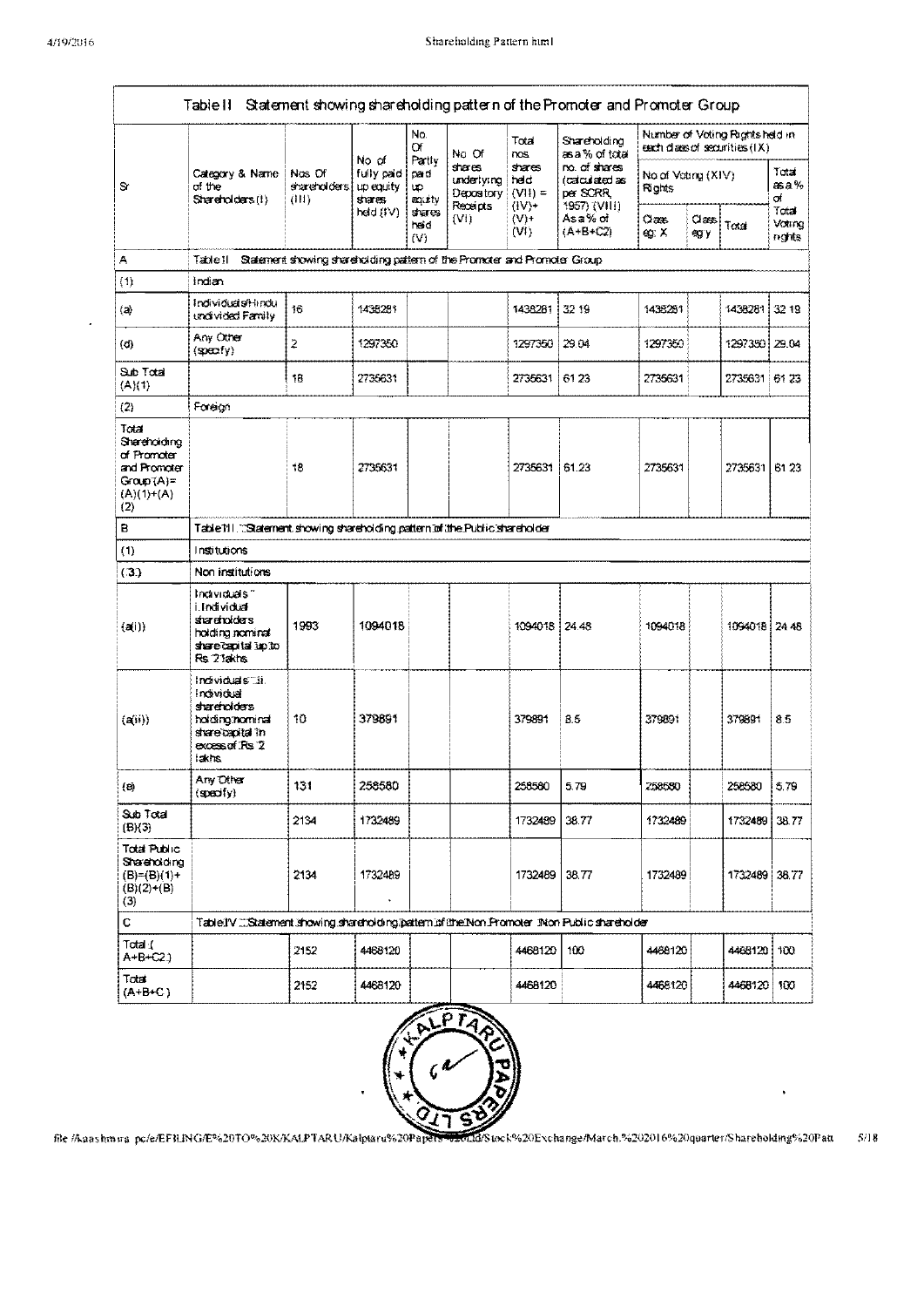|                                                                                        | Table II                                                                          |        |                                                                | Statement showing shareholding pattern of the Promoter and Promoter Group                          |                                          |                                                              |                                                                                    |                                                      |                                       |
|----------------------------------------------------------------------------------------|-----------------------------------------------------------------------------------|--------|----------------------------------------------------------------|----------------------------------------------------------------------------------------------------|------------------------------------------|--------------------------------------------------------------|------------------------------------------------------------------------------------|------------------------------------------------------|---------------------------------------|
| S.                                                                                     | No. Of<br><b>Shares</b><br>Underlying                                             | No. Of | No. Of Shares<br>Underlying<br>Outstanding                     | Shareholding, as a %<br>assuming full conversion of<br>convertible securities (as a                | Number of<br>Locked in<br>shares $(X 1)$ |                                                              | Number of<br><b>Shares</b><br>pledged or<br>otherwise<br>encumbered<br>$(X$ $   )$ |                                                      | Number of<br>equity shares<br>neid in |
|                                                                                        | Warrants<br>Outstanding<br>(X <sub>i</sub> )<br>convertible<br>$sc$ urities $(X)$ |        | convertible<br>securities and<br>No. Of Warrants<br>$(Xi)$ (a) | percentage of diluted share<br>capital) $(XI) = (VII)+(X) As$<br>a % of (A+B+C2)                   | No.<br>(a)                               | Asa<br>$%$ of<br>total<br>Shares <sup>1</sup><br>heid<br>(b) | No.<br>(a)                                                                         | Asa<br>% of<br>total<br><b>Shares</b><br>held<br>(b) | dematerialized<br>form $(X V)$        |
| A                                                                                      | Table II                                                                          |        |                                                                | Statement showing shareholding pattern of the Promoter and Promoter Group                          |                                          |                                                              |                                                                                    |                                                      |                                       |
| (1)                                                                                    | Indian                                                                            |        |                                                                |                                                                                                    |                                          |                                                              |                                                                                    |                                                      |                                       |
| (a)                                                                                    |                                                                                   |        |                                                                | 32.19                                                                                              |                                          |                                                              |                                                                                    |                                                      | 1438281                               |
| (d)                                                                                    |                                                                                   |        |                                                                | 29.04                                                                                              |                                          |                                                              |                                                                                    |                                                      | 1297350                               |
| Sub Total (A)<br>(1)                                                                   |                                                                                   |        |                                                                | 61.23                                                                                              |                                          |                                                              |                                                                                    |                                                      | 2735631                               |
| (2)                                                                                    | Foreign                                                                           |        |                                                                |                                                                                                    |                                          |                                                              |                                                                                    |                                                      |                                       |
| Total<br>Shareholding<br>of Promoter<br>and Promoter<br>$Group(A)=$<br>$(A)(1)+(A)(2)$ |                                                                                   |        |                                                                | 61.23                                                                                              |                                          |                                                              |                                                                                    |                                                      | 2735631                               |
| в                                                                                      |                                                                                   |        |                                                                | Table III "Statement showing shareholding pattern of the Public shareholder                        |                                          |                                                              |                                                                                    |                                                      |                                       |
| (1)                                                                                    | Institutions                                                                      |        |                                                                |                                                                                                    |                                          |                                                              |                                                                                    |                                                      |                                       |
| (3)                                                                                    | Non institutions                                                                  |        |                                                                |                                                                                                    |                                          |                                                              |                                                                                    |                                                      |                                       |
| (a(i))                                                                                 |                                                                                   |        |                                                                | 24.48                                                                                              |                                          |                                                              |                                                                                    |                                                      | 949118                                |
| (a(n))                                                                                 |                                                                                   |        |                                                                | 8.5                                                                                                |                                          |                                                              |                                                                                    |                                                      | 379891                                |
| (e)                                                                                    |                                                                                   |        |                                                                | 5.79                                                                                               |                                          |                                                              |                                                                                    |                                                      | 257680                                |
| Sub Total (B)<br>(3)                                                                   |                                                                                   |        |                                                                | 38.77                                                                                              |                                          |                                                              |                                                                                    |                                                      | 1586689                               |
| <b>Total Public</b><br>Shareholding<br>$(B)=(B)(1)+$<br>$(B)(2)+(B)(3)$                |                                                                                   |        |                                                                | 38.77                                                                                              |                                          |                                                              |                                                                                    |                                                      | 1586689                               |
| C                                                                                      |                                                                                   |        |                                                                | Table IV ::: Statement showing shareholding pattern of the Non: Promoter "iNon. Public shareholder |                                          |                                                              |                                                                                    |                                                      |                                       |
| Total (<br>A+B+C23                                                                     |                                                                                   |        |                                                                | 100                                                                                                |                                          |                                                              |                                                                                    |                                                      | 4322320                               |
| Total (A+B+C                                                                           |                                                                                   |        |                                                                |                                                                                                    |                                          |                                                              |                                                                                    |                                                      | 4322320                               |



file://kaashmtra-pc/e/EFILING/E%20TO%20K/KALPTARU/Kalptaru%20Papers%20Ltd/Stock%20Exchange/March,%202016%20quarter/Shareholding%20Patt  $6/18$ 

 $\blacksquare$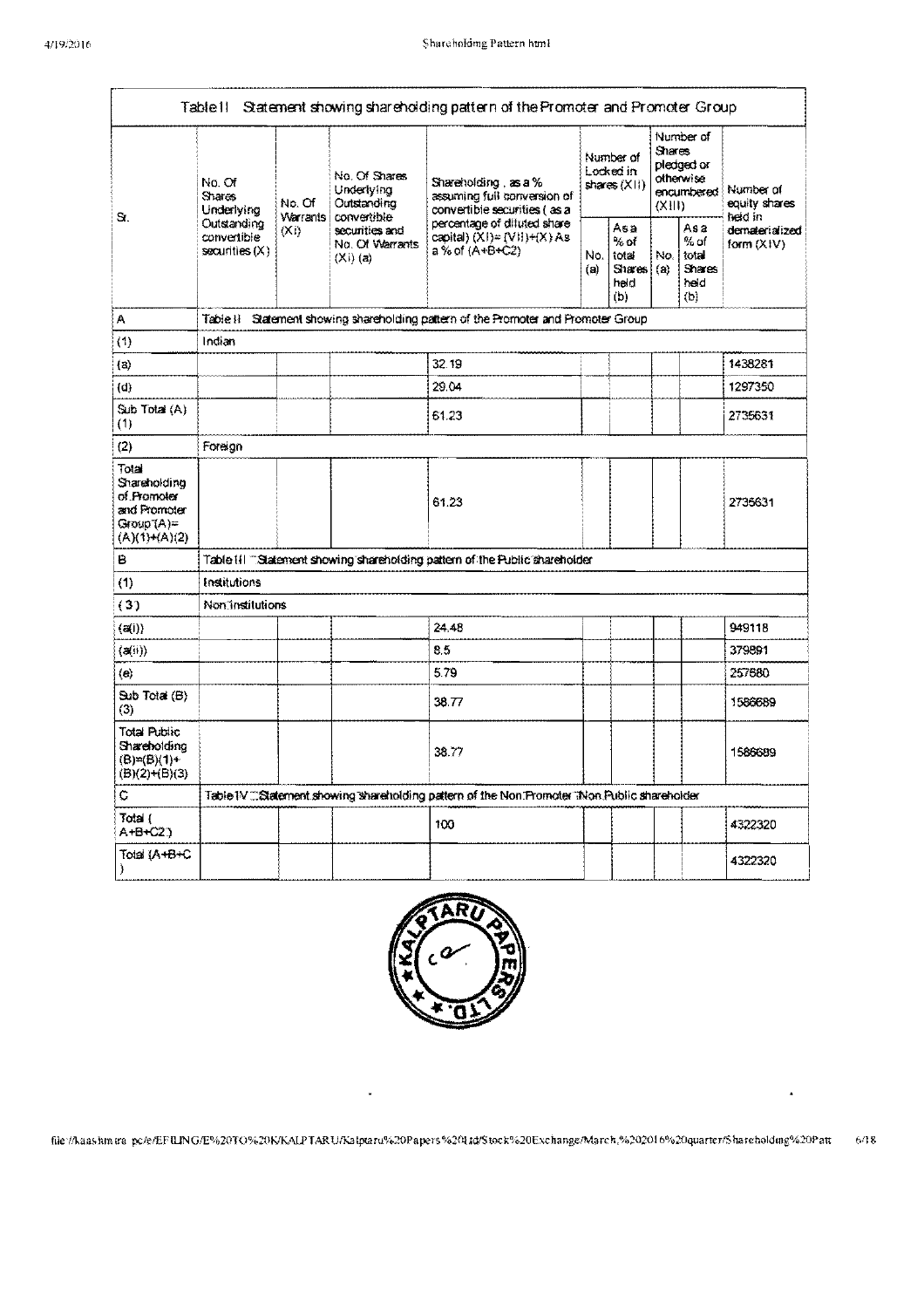$\ddot{\phantom{a}}$ 

|                                                                                                                                                                                     | $\ddot{\phantom{0}}$              |                                      | Individuals/Hindu undivided Family |                               |                                                   |                              |                                        |
|-------------------------------------------------------------------------------------------------------------------------------------------------------------------------------------|-----------------------------------|--------------------------------------|------------------------------------|-------------------------------|---------------------------------------------------|------------------------------|----------------------------------------|
| Seanal No                                                                                                                                                                           | 1                                 | $\mathbf{2}$                         | 3                                  | $\pmb{4}$                     | 5                                                 | 6                            | 7                                      |
| Name of the<br>Shareholders (1)                                                                                                                                                     | <b>JAI KISHAN</b><br><b>GUPTA</b> | NAVEEN JAI<br>KISHAN<br><b>GUFTA</b> | USHA.<br><b>GUFTA</b>              | <b>SAVITA</b><br><b>GUPTA</b> | <b>RUBY</b><br><b>RAJENDRA</b><br><b>FATAVARI</b> | <b>ARPIT</b><br><b>GUPTA</b> | NIMIT<br><b>NAVEEN</b><br><b>GUPTA</b> |
| PAN (11).                                                                                                                                                                           | AAZPG0290R                        | AAFFG6352E                           | AAPPG0911R                         | AAPPG2663L                    | AAQPG3118B                                        | AISPG4740M                   | A2BPG3356P                             |
| No. of fully paid<br>up equity shares<br>heid $(IV)$                                                                                                                                | 420670                            | 311820                               | 209920                             | 138264                        | 89707                                             | 29134                        | 36130                                  |
| No. Of Partly<br>paid up equity.<br>shares held (V).                                                                                                                                |                                   |                                      |                                    |                               |                                                   |                              |                                        |
| No. Of shares<br>underlying<br>Depository<br>Receipts (VI)                                                                                                                          |                                   |                                      |                                    |                               |                                                   |                              |                                        |
| Total nos shares<br>teld (VII) = (IV)+.<br>$(V) + (VI)$                                                                                                                             | 420670                            | 311820                               | 209920                             | 138264                        | 89707                                             | 29134                        | 36130                                  |
| Stareholding as a<br>% of tatal no of<br>stares (calculated<br>as per SCRR,<br>1957) (VIII) Asa<br>% of (A+B+C2)                                                                    | 9.41                              | 6.98                                 | 4.7                                | 3,09                          | 2.01                                              | 0.65                         | 0.81                                   |
| Number of Voting Rights held in each class of securities (IX)                                                                                                                       |                                   |                                      |                                    |                               |                                                   |                              |                                        |
| $\alpha$ as eq. $\times$                                                                                                                                                            | 420670                            | 311820                               | 209920                             | 138264                        | 89707                                             | 29134                        | 36130                                  |
| Classiegty                                                                                                                                                                          |                                   |                                      |                                    |                               |                                                   |                              |                                        |
| Total                                                                                                                                                                               | 420670                            | 311820                               | 209920                             | 138264                        | 89707                                             | 29134                        | 36130                                  |
| Total as a % of<br>Total Voting rights                                                                                                                                              | 9.41                              | 6.98                                 | 4.7                                | 3.09                          | 2.01                                              | 0.65                         | 0.81                                   |
| No. Of Shares<br>Underlying<br>Outstanding<br>convertible<br>seanties (X)                                                                                                           |                                   |                                      |                                    |                               |                                                   |                              |                                        |
| No. Of Warrants<br>(X <sub>i</sub> )                                                                                                                                                |                                   |                                      |                                    |                               |                                                   |                              |                                        |
| No. Of Shares<br>Underlying<br>Outstanding<br>convertible<br>securities and No.<br>Of Warrants (Xi)<br>(а)                                                                          |                                   |                                      |                                    |                               |                                                   |                              |                                        |
| Shareholding, as all<br>% æsuming full<br>conversion of<br>convertible<br>ascurities (as a<br>percentage of<br>diluted share<br>capital) (XI)=<br>(VII)+(Xi)(a)Аsa<br>% of (A+B+C2) | 9.41                              | 6.98                                 | $4.7^{\circ}$                      | 3.09                          | 2.01                                              | 0.65                         | 0.81                                   |
| Number of Locked in shares (XII)                                                                                                                                                    |                                   |                                      |                                    |                               |                                                   |                              |                                        |
| No. (a)                                                                                                                                                                             |                                   |                                      |                                    |                               |                                                   |                              |                                        |
| Asa% of total<br>Sharesheld (b)                                                                                                                                                     |                                   |                                      |                                    |                               |                                                   |                              |                                        |
| Number of Shares pledged or otherwise encumbered (X1II)                                                                                                                             |                                   |                                      |                                    |                               |                                                   |                              |                                        |
| No $(a)$                                                                                                                                                                            |                                   | $\bullet$                            |                                    |                               |                                                   |                              | ¥.                                     |
| Asa% of total                                                                                                                                                                       |                                   |                                      |                                    |                               |                                                   |                              |                                        |

file /kaashmira-pc/e/EFILING/E%20TO%20K/KALPTARU/Kalptaru%20Papers%20Ltd/Stock%20Exchange/March.%202016%20quarter/Shareholding%20Patt  $7/18$ 

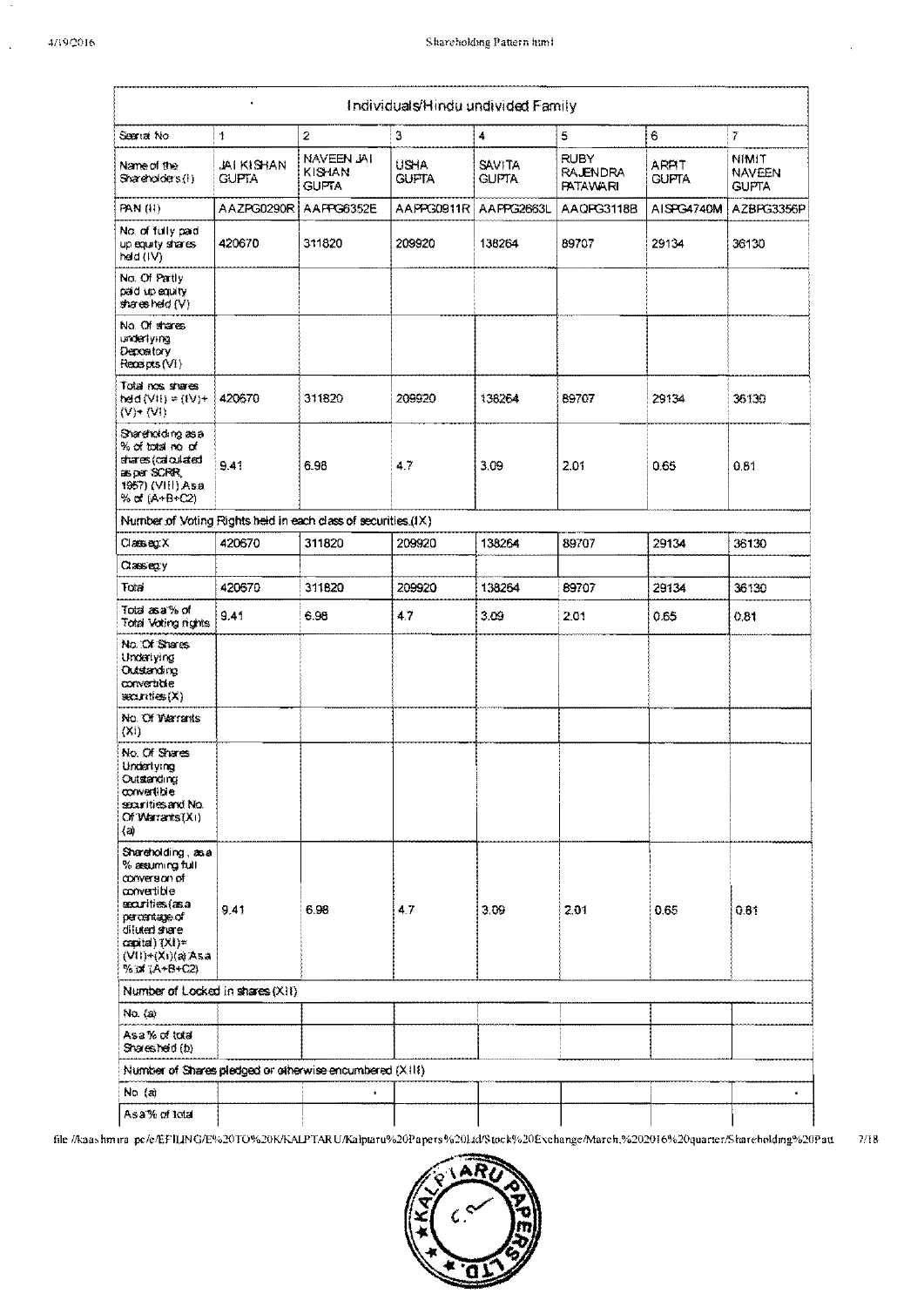$\overline{\phantom{a}}$ 

| Sharesheld (b)                                                      |        |        |        |        |       |       |       |
|---------------------------------------------------------------------|--------|--------|--------|--------|-------|-------|-------|
| Number of equity<br>sharesheld in<br>dematerialized<br>form $(X V)$ | 420670 | 311820 | 209920 | 138264 | 89707 | 29134 | 36130 |



file://kaashmxa-pc/e/EFILING/E%20TO%20K/KALPTARU/Kalptaru%20Papers%20Lul/Stock%20Exchange/March.%202016%20quarter/Shareholding%20Patt  $8/18$ 

 $\cdot$ 

 $\ddot{\phantom{0}}$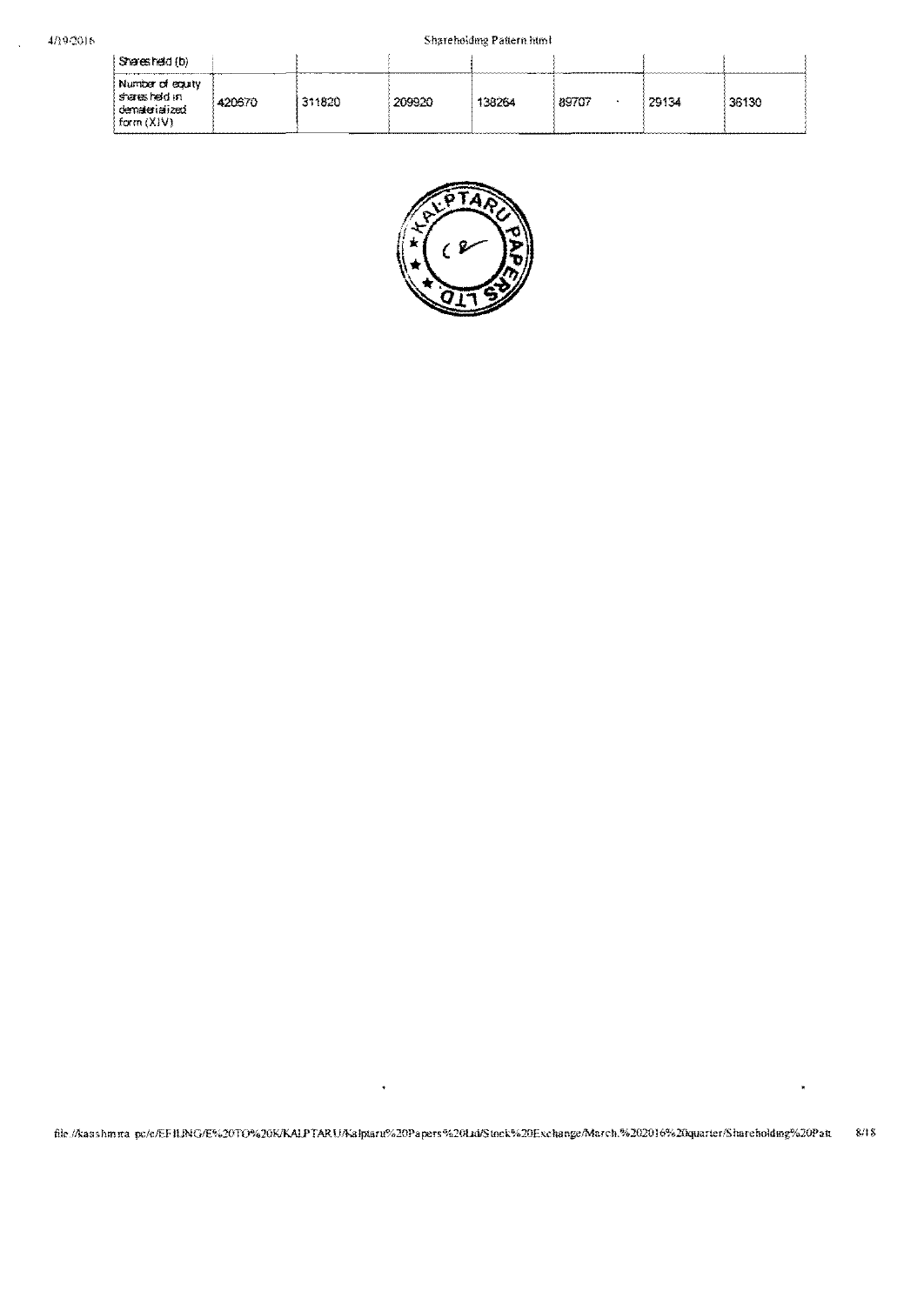|                                                                                                                                                                                         |                                                               |                         |                                                  | Individuals/Hindu undivided Family |                                                               |                                                                 |                               |
|-----------------------------------------------------------------------------------------------------------------------------------------------------------------------------------------|---------------------------------------------------------------|-------------------------|--------------------------------------------------|------------------------------------|---------------------------------------------------------------|-----------------------------------------------------------------|-------------------------------|
| Searial No                                                                                                                                                                              | 8                                                             | 9                       | 10                                               | 11                                 | 12.                                                           | 13                                                              | 14                            |
| Name of the<br>Shareholders (1)                                                                                                                                                         | <b>RAJENDRA</b><br>VIJAYKUMAR<br>PATAMARI                     | ASHKA A<br><b>GUFTA</b> | <b>SANJAY</b><br><b>KUMAR</b><br><b>AGGARWAL</b> | <b>PREETY</b><br><b>AGGARWAL</b>   | <b>JAI KISHN</b><br><b>GUFTA</b><br>ARPIT<br><b>GUPTA HUF</b> | JAI KISHAN<br><b>GUFTA</b><br><b>NAVEEN</b><br><b>GUPTA HUF</b> | <b>JAIKISHAN</b><br>& SONSHUF |
| <b>PAN (II)</b>                                                                                                                                                                         | ACMPP1956A                                                    | ATA PG5654M             | AAEPA7946D                                       | AAQPG3398B                         | AAAHJ4012R                                                    | AACHJ1270K                                                      | <b>AAAHJ4425N</b>             |
| No of fully pad<br>up equity shares<br>heid (IV)                                                                                                                                        | 12050                                                         | 22580                   | 826                                              | 350                                | 77050                                                         | 44850                                                           | 15600                         |
| No Of Partly<br>pad up equity<br>shares held (V)                                                                                                                                        |                                                               |                         |                                                  |                                    |                                                               |                                                                 |                               |
| No Of shares<br>underlying<br>Depository<br>Receipts (VI)                                                                                                                               |                                                               |                         |                                                  |                                    |                                                               |                                                                 |                               |
| Total nos shares<br>held (Vil) =<br>$(V^*_{\mathcal{V}}(V)$ + $(V^{\mathcal{V}}_{\mathcal{V}})$                                                                                         | 12050                                                         | 22580                   | 826                                              | 350                                | 77050                                                         | 44850                                                           | 15600                         |
| Shareholding as a<br>% of total no. of<br>shares (calculated<br>asper SCRR,<br>1957) (VIII) Asa<br>% of (A+B+C2)                                                                        | 0.27                                                          | 0.51                    | 0.02                                             | 0.01                               | 1.72                                                          | 1                                                               | 0.35                          |
|                                                                                                                                                                                         | Number of Voting Rights held in each class of securities (IX) |                         |                                                  |                                    |                                                               |                                                                 |                               |
| $\Box$ asseq. $\times$                                                                                                                                                                  | 12050                                                         | 22580                   | 826                                              | 350                                | 77050                                                         | 44850                                                           | 15600                         |
| Clæseg:y                                                                                                                                                                                |                                                               |                         |                                                  |                                    |                                                               |                                                                 |                               |
| Total                                                                                                                                                                                   | 12050                                                         | 22580                   | 826                                              | 350                                | 77050                                                         | 44850                                                           | 15600                         |
| Totaiasa% of<br>Total Voting nghts                                                                                                                                                      | 0.27                                                          | 0.51                    | 0.02                                             | 0.01                               | 1.72                                                          | 4                                                               | 0.35                          |
| No Of Shares<br>Underlying<br>Outstanding<br>convertible<br>securities (X)                                                                                                              |                                                               |                         |                                                  |                                    |                                                               |                                                                 |                               |
| No.: Of Warrants<br>(X <sub>i</sub> )                                                                                                                                                   |                                                               |                         |                                                  |                                    |                                                               |                                                                 |                               |
| No. Of Shares<br>Underlying<br>Outstanding<br>convertible<br>securities and No<br>Of Warrants $(X_1)$<br>(a)                                                                            |                                                               |                         |                                                  |                                    |                                                               |                                                                 |                               |
| Shareholding, as<br>a % assuming full<br>conversion of<br>convertible<br>securibes (as a<br>percentage of<br>diuted share<br>$\text{cavital}(XX) =$<br>(VII)+(Xi)(@As<br>a% of (A+B+C2) | 0.27                                                          | 0.51                    | 0.02                                             | 0.01                               | 1.72                                                          | 1                                                               | 0.35                          |
| Number of Locked in shares (XII)                                                                                                                                                        |                                                               |                         |                                                  |                                    |                                                               |                                                                 |                               |
| No. Ta)                                                                                                                                                                                 |                                                               |                         |                                                  |                                    |                                                               |                                                                 |                               |
| Asa% of total<br>Sharesheld (b)                                                                                                                                                         |                                                               |                         |                                                  |                                    |                                                               |                                                                 |                               |
|                                                                                                                                                                                         | Number of Shares pledged or otherwise encumbered (XIII)       |                         |                                                  |                                    |                                                               |                                                                 |                               |
| No. (a)                                                                                                                                                                                 |                                                               |                         |                                                  |                                    |                                                               |                                                                 |                               |
|                                                                                                                                                                                         |                                                               |                         |                                                  |                                    |                                                               |                                                                 |                               |

Stock%20Exchange/March,%202016%20quarter/Shareholding%20Patt file //kaashmira\_pc/e/EFILING/E%20TO%20K/KALPTAR U/Kalptaru%20F  $9/18$ 

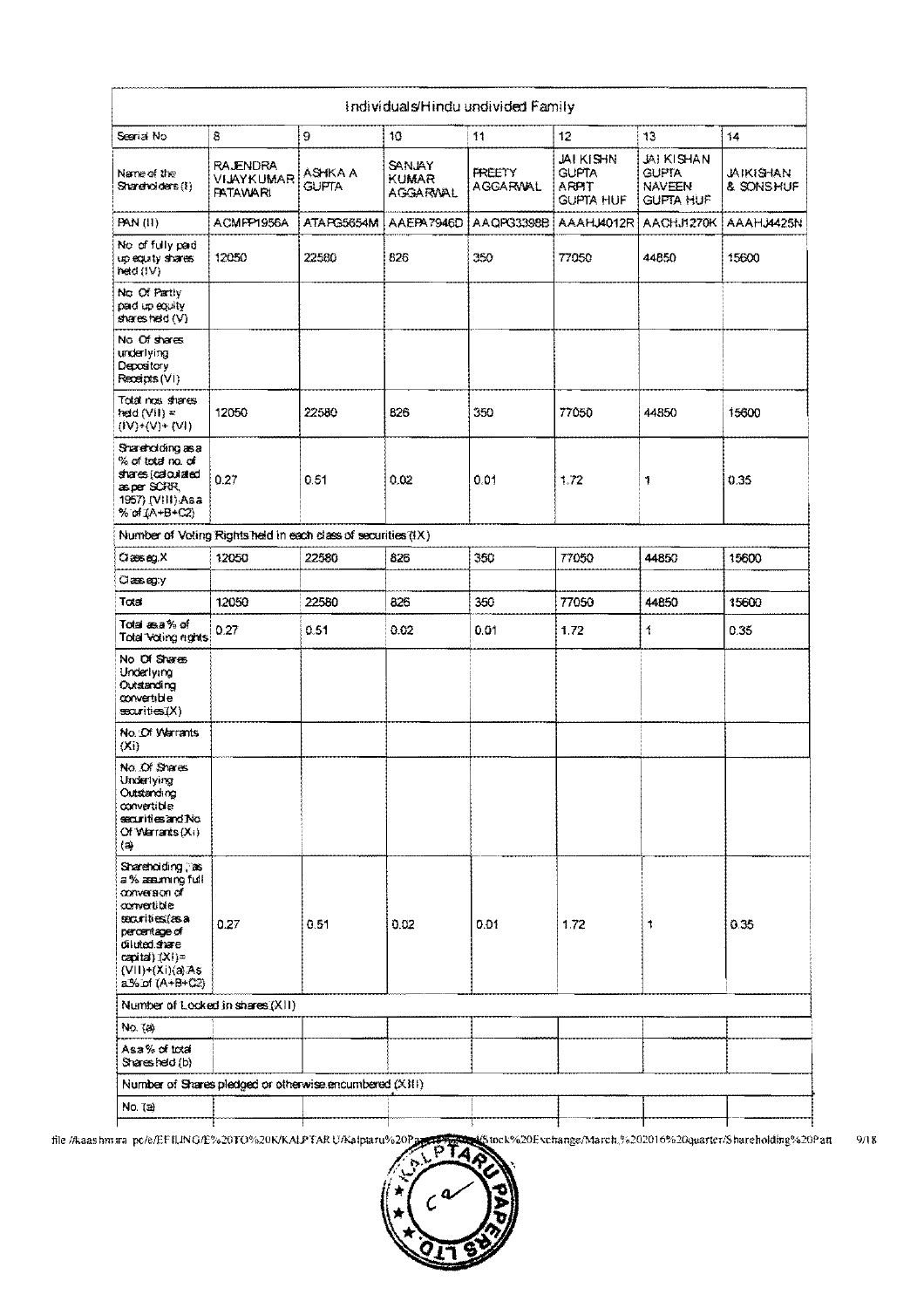## Shareholding Pattern himl

| As a % of total<br>Sharesheld (b)                                |       |       |         |     |       |       |       |
|------------------------------------------------------------------|-------|-------|---------|-----|-------|-------|-------|
| Number of equity<br>sharesheldin<br>dematerialized<br>form (XIV) | 12050 | 22580 | 826<br> | 350 | 77050 | 44850 | 15600 |



 $\ddot{\phantom{1}}$ 

 $\bar{\beta}$ 

 $\hat{\boldsymbol{\beta}}$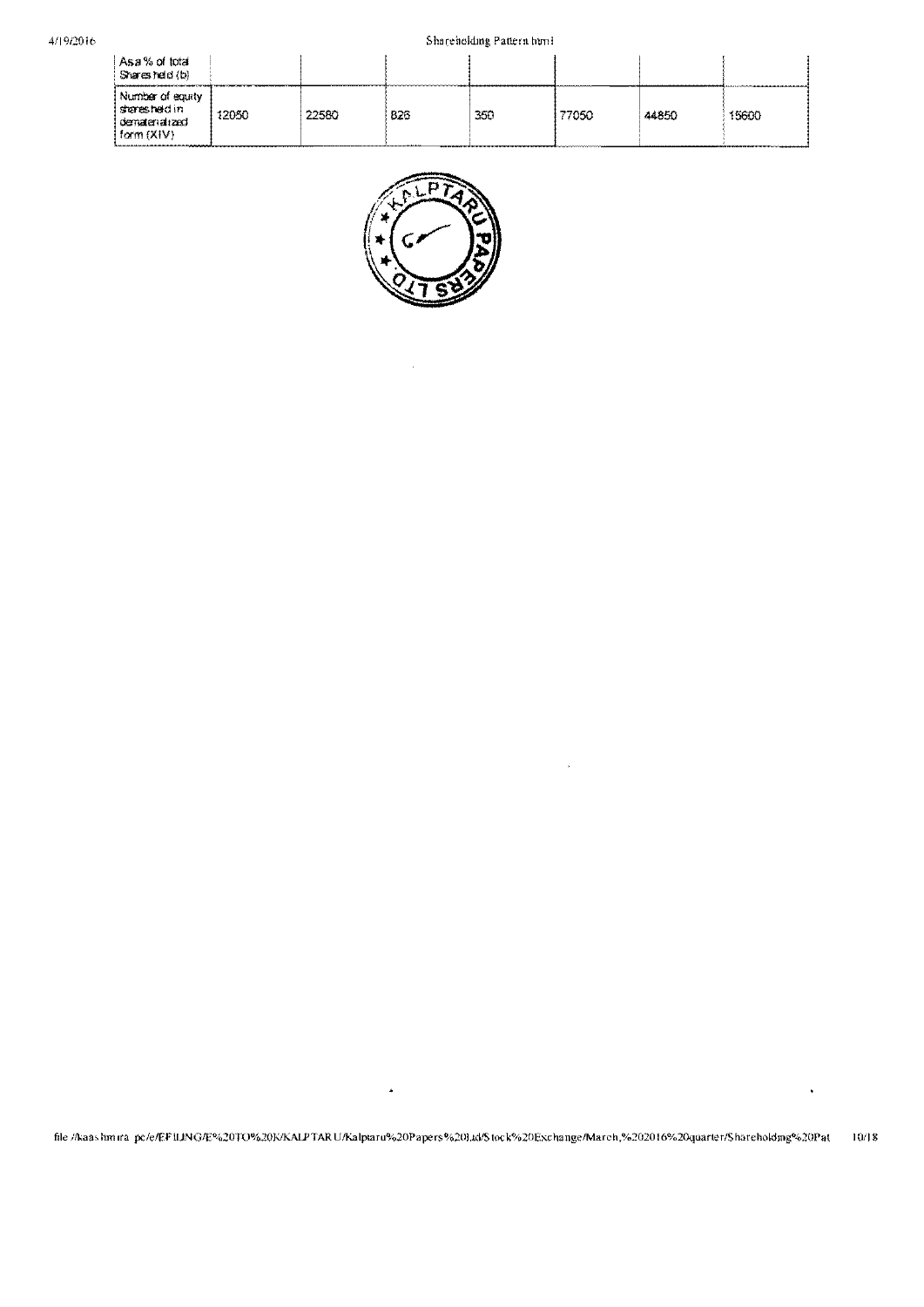|                                                                                                                                                                                        |                                                               | Individuals/Hindu undivided Family |                       |
|----------------------------------------------------------------------------------------------------------------------------------------------------------------------------------------|---------------------------------------------------------------|------------------------------------|-----------------------|
| Seanal No                                                                                                                                                                              | 15                                                            | 16                                 |                       |
| Name of the<br>Shareholders (1)                                                                                                                                                        | NAVEEN GUPTA HUF                                              | Nirdesh Naveen Gupta               | Click here to go back |
| <b>PAN (II)</b>                                                                                                                                                                        | AABHN9620A                                                    | BMOPG0280K                         | Total                 |
| No of fully paid<br>up equity shares<br>held (IV)                                                                                                                                      | 12550                                                         | 16780                              | 1438281               |
| No. Of Partly<br>pad up equity<br>sharesheld (V)                                                                                                                                       |                                                               |                                    |                       |
| No Of shares<br>underlying<br>Depository<br>Receipts (VI)                                                                                                                              |                                                               |                                    |                       |
| Total nos shares<br>heid (VII) = $(IV)$ +<br>$(V)$ + $(V1)$                                                                                                                            | 12550                                                         | 16780                              | 1438281               |
| Shareholding as a<br>% of total no of<br>shares (calculated<br>asper SCRR,<br>1957) (VIII) Asa<br>% of (A+B+C2)                                                                        | 0.28                                                          | 0.38                               | 32.19                 |
|                                                                                                                                                                                        | Number of Voting Rights held in each class of securities (IX) |                                    |                       |
| $O$ asseg, X                                                                                                                                                                           | 12550                                                         | 16780                              | 1438281               |
| $\cos \omega y$                                                                                                                                                                        |                                                               |                                    |                       |
| Total                                                                                                                                                                                  | 12550                                                         | 16780                              | 1438281               |
| Total as a% of<br>Total Voting rights                                                                                                                                                  | 0.28                                                          | 0.38                               | 32.19                 |
| No. Of Shares<br>Underlying<br>Outstanding<br>convertible<br>$s$ countes $(X)$                                                                                                         |                                                               |                                    |                       |
| No. Of Warrants<br>(Xi)                                                                                                                                                                |                                                               |                                    |                       |
| No. Of Shares<br>Underlying<br>Outstanding<br>convertible<br>securities and No.<br>Of Warrants (Xi)<br>(a)                                                                             |                                                               |                                    |                       |
| Shareholding, as a<br>% aesumung full<br>conversion of<br>convertible<br>securities (as a<br>percentage of<br>diuted share<br>$\text{card}(X)$ =<br>(VII)+(Xi)(a) Asa<br>% of IA+B+C2} | 0.28                                                          | 0.38                               | 32.19                 |
| Number of Locked in shares (XII)                                                                                                                                                       |                                                               |                                    |                       |
| No. $\langle a \rangle$                                                                                                                                                                |                                                               |                                    |                       |
| Asa% of total<br>Sharesheld (b)                                                                                                                                                        |                                                               |                                    |                       |
|                                                                                                                                                                                        | Number of Shares pledged or otherwise encumbered (XIII)       |                                    |                       |
| No. (a)                                                                                                                                                                                |                                                               |                                    |                       |
| Asa% of total<br>Sharesheld (b)                                                                                                                                                        |                                                               |                                    |                       |

/Stock%20Exchange/March,%202016%20quarter/Shareholding%20Pat  $11/18$ file /Aaashmira\_pc/e/EFILING/E%20TO%20K/KALPTARU/Kalpiaru%2002

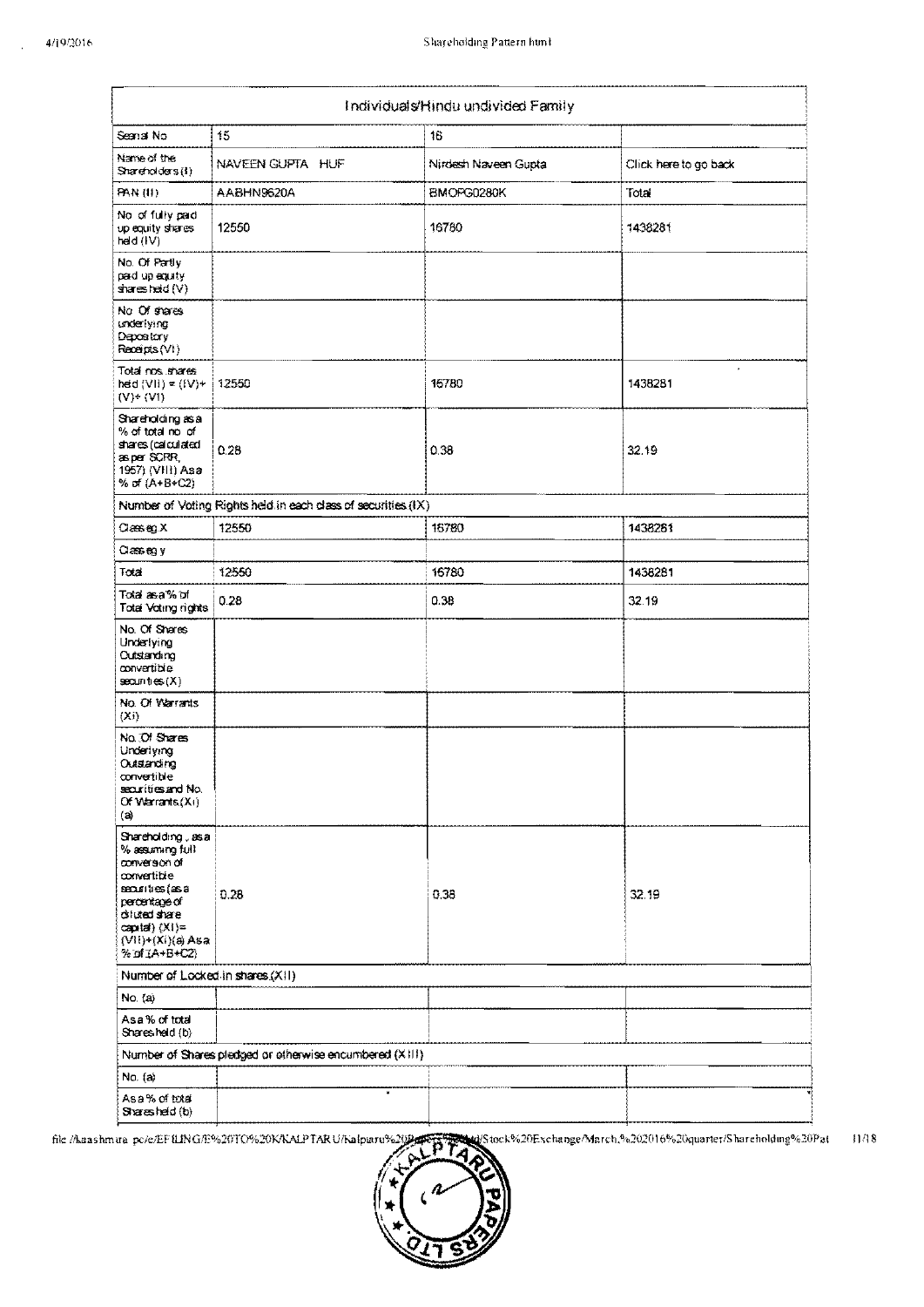$\overline{\phantom{a}}$ 

Number of equity<br>| sharesheld in<br>| dematerialized<br>| form (XIV) 12550

1438281



16780

file //kaashmira-pc/e/EFILING/E%20TO%20KKALPTARU/Kalptaru%20Papers%20Ltd/Stnck%20Exchange/March.%202016%20quarter/Shareholding%20Pat  $12/18$ 

.

 $\ddot{\phantom{0}}$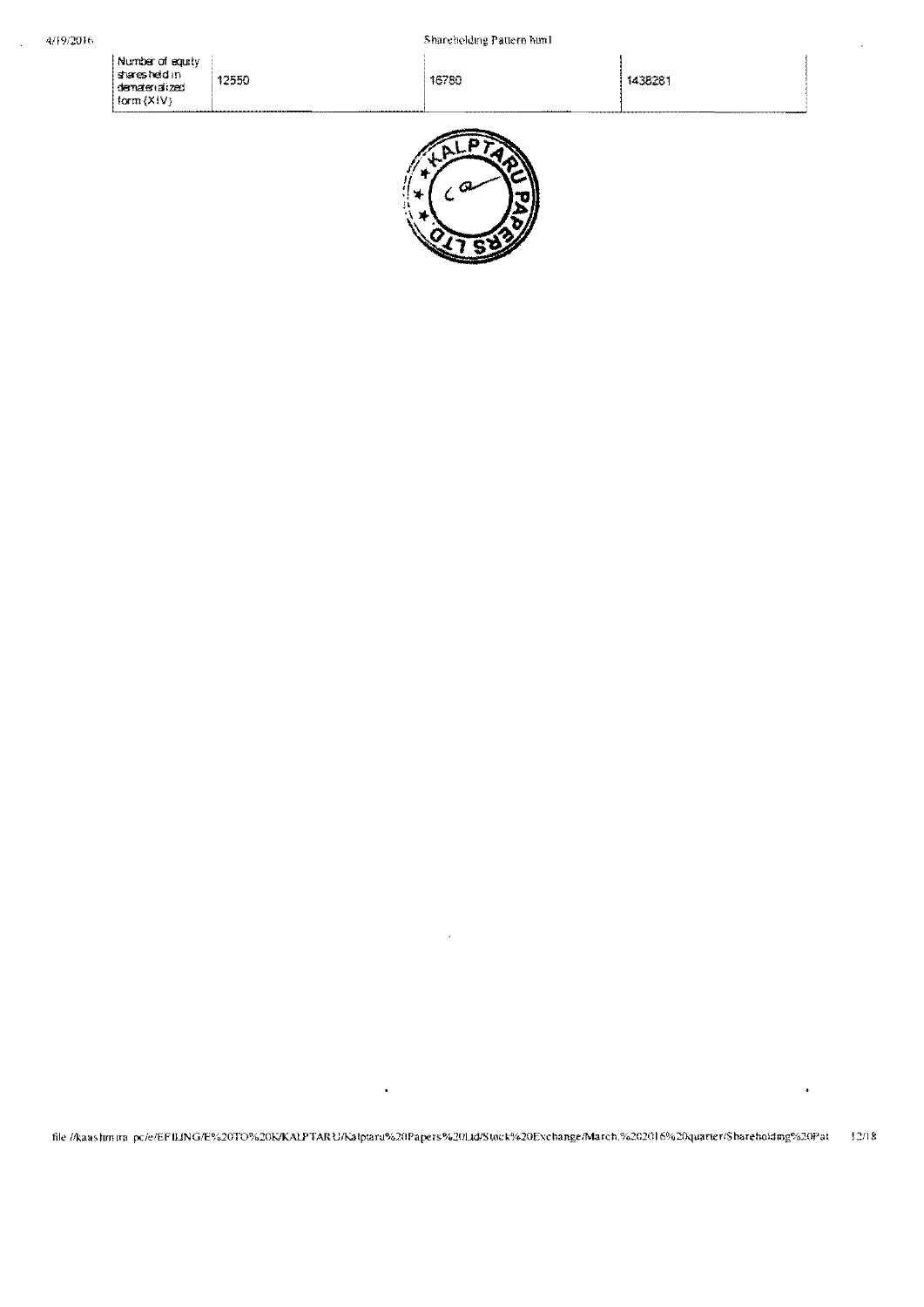|                                                                                                                                                                                                |                                                               | Any Other (specify)     |                       |
|------------------------------------------------------------------------------------------------------------------------------------------------------------------------------------------------|---------------------------------------------------------------|-------------------------|-----------------------|
| Seanal No.                                                                                                                                                                                     | 1                                                             | $\bar{z}$               |                       |
| Category                                                                                                                                                                                       | Bodies Corporate                                              | <b>Bodies Corporate</b> | Click here to go back |
| Name of the<br>Svareholders (I)                                                                                                                                                                | N. N. PAPERS PRIVATE LIMITED                                  | KALFTARU FINCAPLIMITED  |                       |
| <b>PAN (II)</b>                                                                                                                                                                                | AAACB1266A                                                    | AAACK3069N              | Total                 |
| No of the<br>Shareholders(I)                                                                                                                                                                   | $\overline{\mathbf{1}}$                                       | 1                       | $\overline{2}$        |
| No of fully pad<br>up equity shares<br>heid (IV)                                                                                                                                               | 750700                                                        | 546650                  | 1297350               |
| No. Of Patly<br>pad up equity<br>sharesheld (V)                                                                                                                                                |                                                               |                         |                       |
| No Of sheres<br>underlying<br>Depostory<br>Receipts (VI)                                                                                                                                       |                                                               |                         |                       |
| Total nos shares<br>$\text{hdd}(\text{VII}) = (\text{IV}) +$<br>$(V) + (VI)$                                                                                                                   | 750700                                                        | 546650                  | 1297350               |
| Shareholding as a<br>% of total no. of<br>shares (calculated<br>as per SCRR,<br>1957) (VIII) Asa<br>% of (A+B+C2)                                                                              | 16.8                                                          | 12.23                   | 29.04                 |
|                                                                                                                                                                                                | Number of Voting Rights held in each class of securities (IX) |                         |                       |
| Classieg: X                                                                                                                                                                                    | 750700                                                        | 546650                  | 1297350               |
| Classegy                                                                                                                                                                                       |                                                               |                         |                       |
| Total                                                                                                                                                                                          | 750700                                                        | 546650                  | 1297350               |
| Total.asa %of<br>Total Voting rights                                                                                                                                                           | 16.8                                                          | 12.23                   | 29.04                 |
| No Of Shares<br>Underlying<br>Outstanding<br>convertible<br>scounties (X)                                                                                                                      |                                                               |                         |                       |
| No. Of Warrants<br>(Xi)                                                                                                                                                                        |                                                               |                         |                       |
| No. Of Shares<br>Underlying<br>Outstanding<br>convertible<br>securities and No.<br>Of Warrants (Xi)<br>(a)                                                                                     |                                                               |                         |                       |
| Shareholding, as a<br>% assuming full<br>conversion of<br>convertible<br>securities (as a<br>percentage of<br>diuted share<br>$\exp(\mathsf{id})$ $(X!)$ =<br>$(V11)+(X)$ Asa%<br>of $TA+B+C2$ | 16.8                                                          | 12.23                   | 29.04                 |
| Number of Locked in shares (XII)                                                                                                                                                               |                                                               |                         |                       |
| No $(a)$                                                                                                                                                                                       |                                                               |                         |                       |
| Asa% of total<br>Sharesheld (b)                                                                                                                                                                | ٠                                                             |                         |                       |

file //kaashmira\_pc/e/EFILING/E%20TQ%20K/KALPTARU/Kalptaru%20Papers%20Ltd/Stock%20Exchange/March,%202016%20quarter/Shareholding%20Pat=13/18

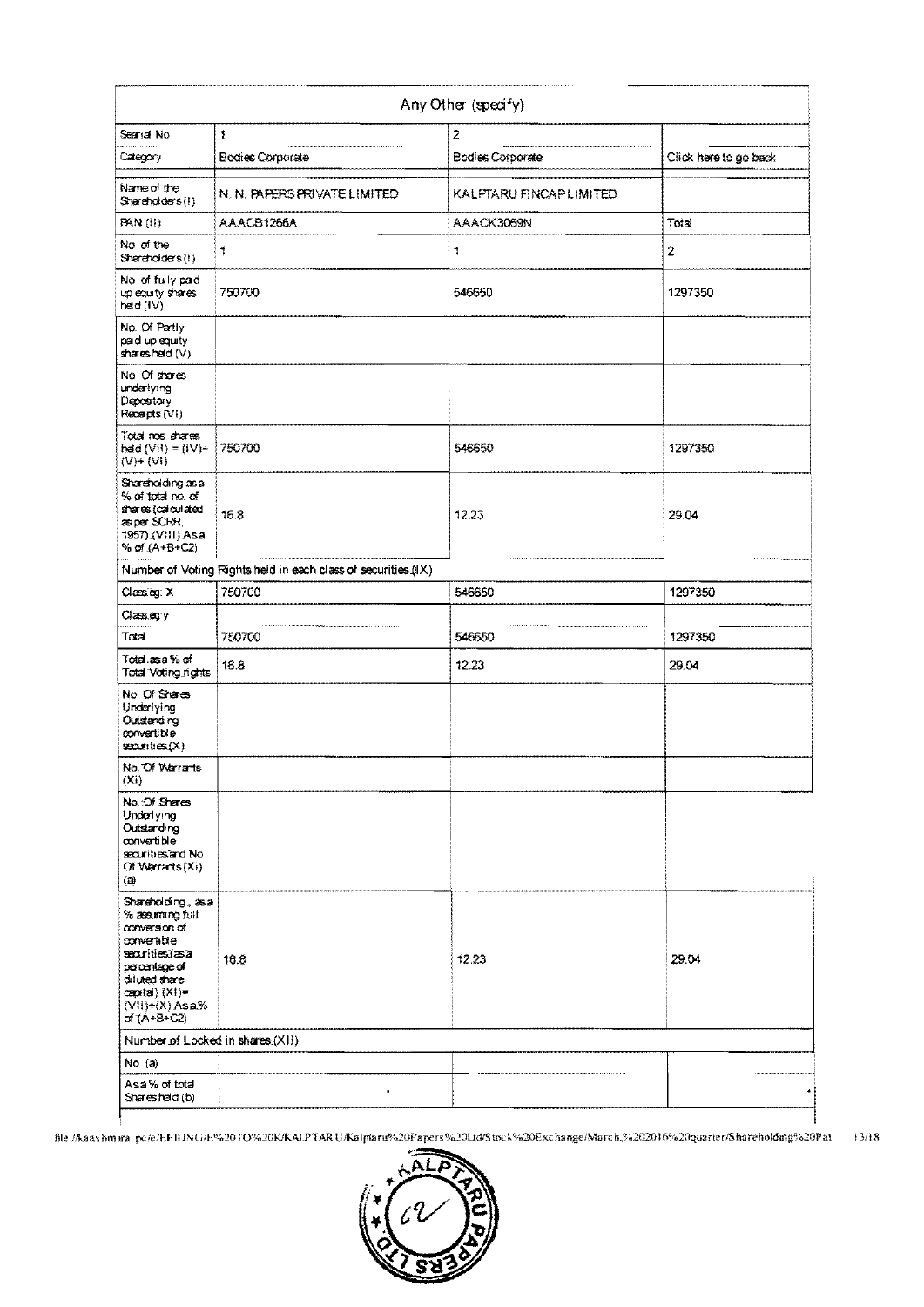$\bar{\lambda}$ 

|  |  |  | Number of Shares pledged or otherwise encumbered (XIII) |  |
|--|--|--|---------------------------------------------------------|--|

| Shareholdsng Pattern html                                        |        |        |         |  |  |  |
|------------------------------------------------------------------|--------|--------|---------|--|--|--|
| Number of Shares pledged or otherwise encumbered (XIII)          |        |        |         |  |  |  |
| No (a)                                                           |        |        |         |  |  |  |
| Asa % of total<br>Sharesheld (b)                                 |        |        |         |  |  |  |
| Number of equity<br>sharesheldin<br>dematerialized<br>form (XIV) | 750700 | 546650 | 1297350 |  |  |  |



file /Aaashmira-pc/e/EFILING/E%20TO%20KKALPTARU/Kalptaru%20Papers%20Lid/Stock%20Exchange/March,%202016%20quarter/Shareholding%20Pat 14/18

 $\ddot{\phantom{0}}$ 

 $\hat{\textbf{r}}$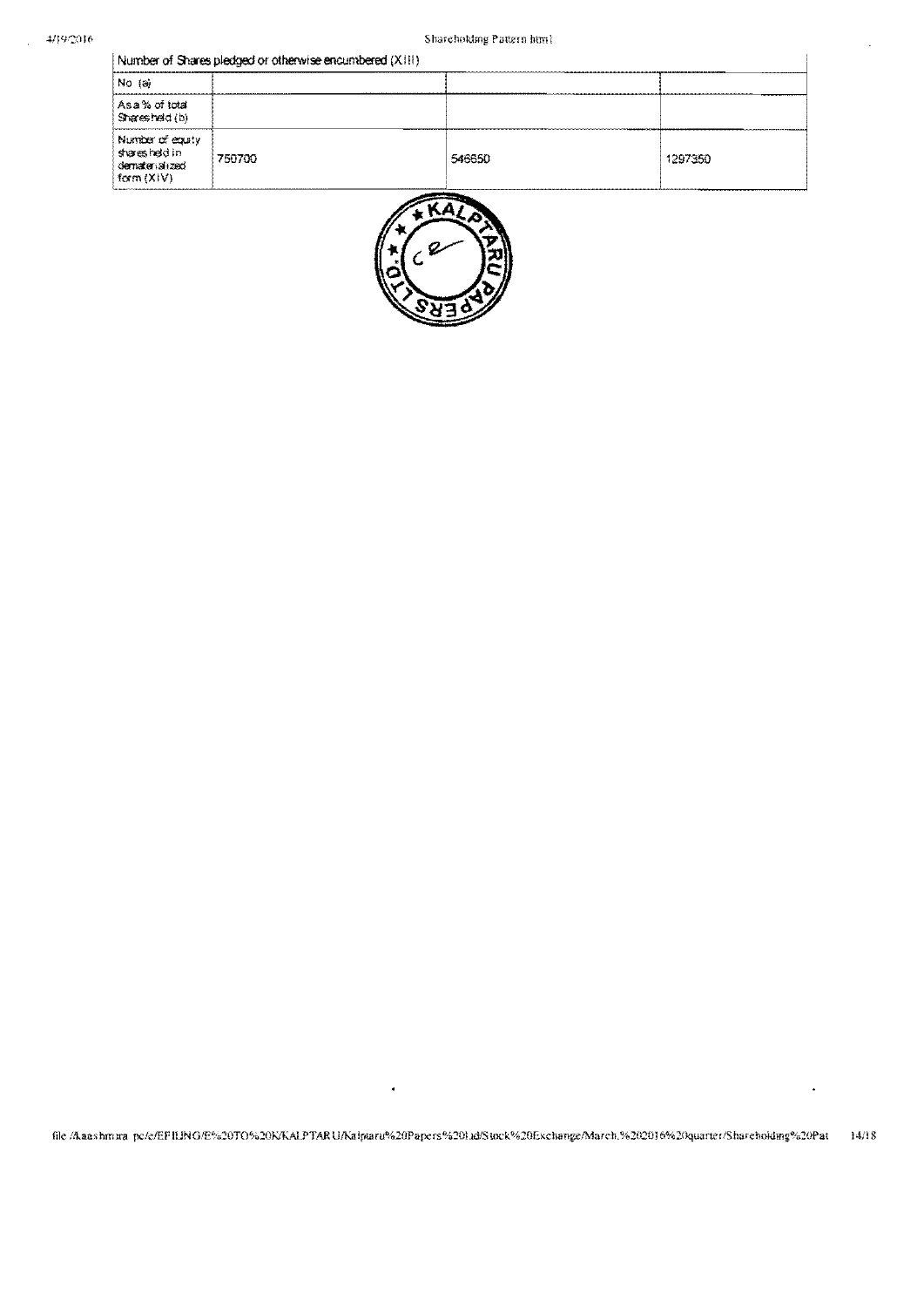| Seara No                                                                                                                                                                         | 1                                                             | $\overline{2}$     | 3            |                       |
|----------------------------------------------------------------------------------------------------------------------------------------------------------------------------------|---------------------------------------------------------------|--------------------|--------------|-----------------------|
| Name of the<br>Shareholders(i)                                                                                                                                                   | HEMANG OMPRAKASH MEHTA                                        | <b>PAWAN GUPTA</b> | RANI SINGHAL | Click here to go back |
| <b>PAN (II)</b>                                                                                                                                                                  | BHK PM5724R                                                   | AAHPG2273L         | AAYPS1428G   | Total                 |
| No. of fully paid<br>up equity shares<br>held (IV)                                                                                                                               | 58000                                                         | 46000              | 56242        | 160242                |
| No. Of Partly<br>pad up equity.<br>$s$ are sheld $\langle \vee \rangle$                                                                                                          |                                                               |                    |              |                       |
| No. Of shares<br>underlying<br>Depository<br>Receipts (VI)                                                                                                                       |                                                               |                    |              |                       |
| Total nos shares<br>heid (VII) = {IV}+.<br>$(V)$ + $(V!)$                                                                                                                        | 58000                                                         | 46000              | 56242        | 160242                |
| Shareholding as a<br>% of total no of<br>shares (calculated<br>as per SCRR,<br>1957) (VIII) Asa<br>% of (A+B+C2)                                                                 | 13                                                            | 1.03               | 1.26         | 3.59                  |
|                                                                                                                                                                                  | Number of Voting Rights held in each class of securities (IX) |                    |              |                       |
| $\alpha$ aase $\alpha$ : $\chi$                                                                                                                                                  | 58000                                                         | 46000              | 56242        | 160242                |
| Classery                                                                                                                                                                         |                                                               |                    |              |                       |
| Total                                                                                                                                                                            | 58000                                                         | 46000              | 56242        | 160242                |
| Total as a % of<br>Total Voting rights                                                                                                                                           | 1.3                                                           | 1.03               | 1.26         | 3.59                  |
| No. Of Shares<br>Underlying<br>Outstanding<br>convertible<br>$s$ counties $(X)$                                                                                                  |                                                               |                    |              |                       |
| No. Of Warrants<br>(Xi)                                                                                                                                                          |                                                               |                    |              |                       |
| No. Of Shares<br>Underlying<br>Outstanding<br>convertible<br>secunties and No<br>Of Warrants (Xi)<br>(3)                                                                         |                                                               |                    |              |                       |
| Shareholding Jasa<br>% araumng full<br>conversion of<br>convertible<br>securities (as a<br>percentage or<br>diluted share<br>capxtal) (XI)=<br>$(VII)+(X)$ Asa%<br>of $(A+B+CZ)$ | 1,3                                                           | 103                | 1.26         | 3.59                  |
| Number of Locked in shares (XII)                                                                                                                                                 |                                                               |                    |              |                       |
| $No$ (a)                                                                                                                                                                         |                                                               |                    |              |                       |
| Asa% of total<br>Sharesheld (b)                                                                                                                                                  |                                                               |                    |              |                       |
| Number of equity<br>sharesheidin<br>dematerialized<br>form $(X V)$                                                                                                               | 58000<br>٠                                                    | 46000              | 56242        | 160242                |

file //kaashmira\_pc/e/Ef JUNG/E%20TO%20K/KALPTARU/Kalptaru%20Pap<del>gra%20D</del> pck%20Exchange/March.%202016%20quarter/Shureholding%20Pat  $15/18$ 

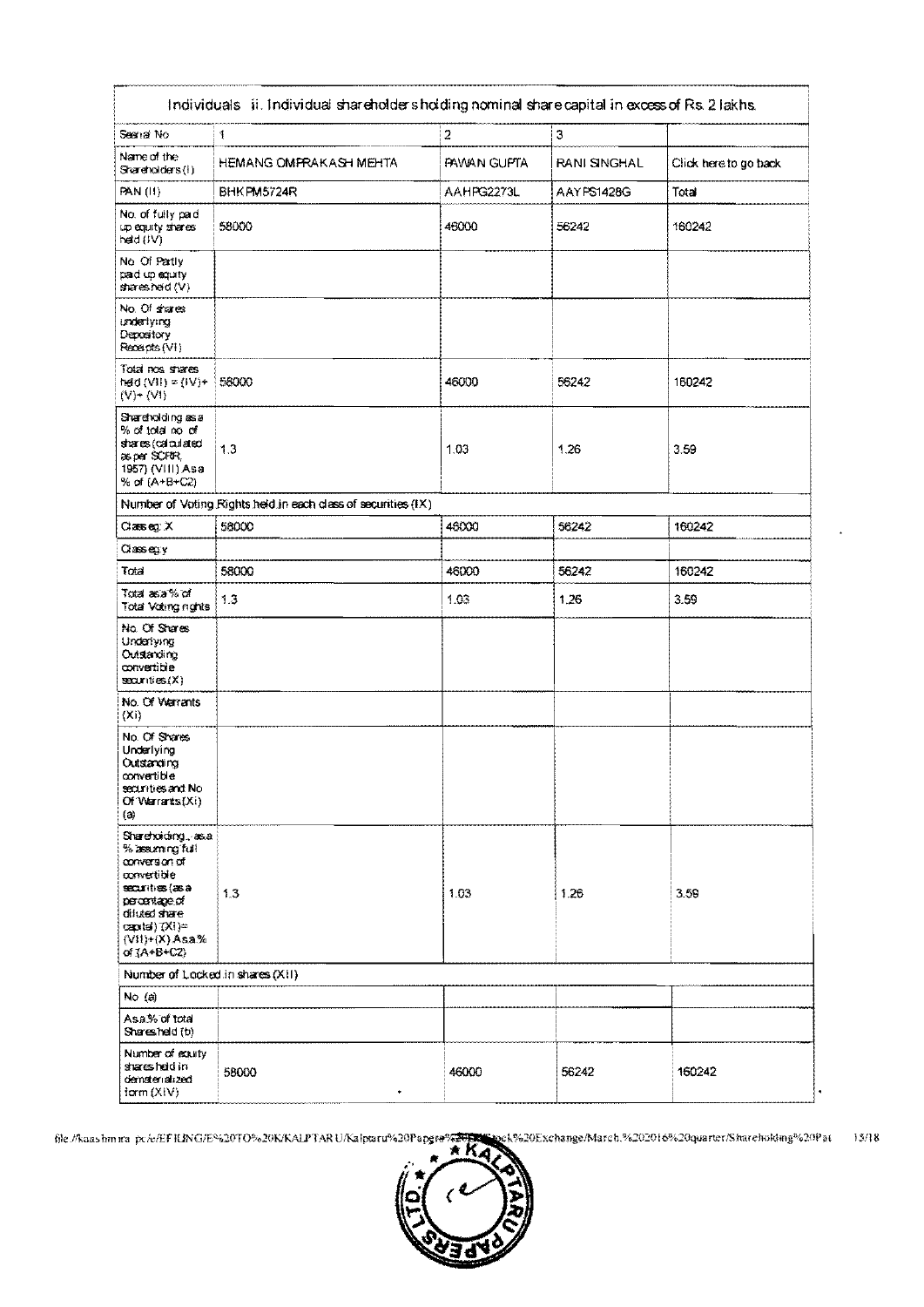|                                                                                                                                                                                |          |                                                               | Any Other (specify)     |                         |                       |
|--------------------------------------------------------------------------------------------------------------------------------------------------------------------------------|----------|---------------------------------------------------------------|-------------------------|-------------------------|-----------------------|
| Seanal No                                                                                                                                                                      | 1        | $\overline{2}$                                                | 3                       | 4                       |                       |
| Calegory                                                                                                                                                                       | HUF      | Foreign Individuals or NRI                                    | <b>Clearing Members</b> | <b>Bodies Corporate</b> |                       |
| Category / More<br>than 1 percentage                                                                                                                                           | Category | Category                                                      | Category                | Category                |                       |
| Name of the<br>Shareholders(I)                                                                                                                                                 |          |                                                               |                         |                         | Click here to go back |
| <b>PAN (II)</b>                                                                                                                                                                |          |                                                               |                         |                         | Total                 |
| No. of the<br>Shareholders (1)                                                                                                                                                 | 61       | 9                                                             | 6                       | 55                      | 131                   |
| No. of fully pad.<br>up equity shares<br>hed (IV)                                                                                                                              | 76872    | 41555                                                         | 19619                   | 120534                  | 258580                |
| No. Of Partly<br>pad up equity<br>$\frac{1}{2}$ and $\frac{1}{2}$                                                                                                              |          |                                                               |                         |                         |                       |
| No. Of shares<br>underlying<br>Depository<br>Recapts (VI)                                                                                                                      |          |                                                               |                         |                         |                       |
| Total nos shares<br>$\text{held}(V I) = I(V) +$<br>$(V)$ + $(V)$                                                                                                               | 76872    | 41555                                                         | 19619                   | 120534                  | 258580                |
| Shareholding as a<br>% of total no. of<br>shares (calculated<br>asper SCRR.<br>1957) (VIII) Asa<br>% of (A+B+C2)                                                               | 1.72     | 0.93                                                          | 0.44                    | 2.7                     | 5.79                  |
|                                                                                                                                                                                |          | Number of Voting Rights held in each class of securities (IX) |                         |                         |                       |
| $C$ lasseg: $X$                                                                                                                                                                | 76872    | 41555                                                         | 19619                   | 120534                  | 258580                |
| Classegy                                                                                                                                                                       |          |                                                               |                         |                         |                       |
| Tatai                                                                                                                                                                          | 76872    | 41555                                                         | 19619                   | 120534                  | 258580                |
| Total as a % of<br>Total Voting nights                                                                                                                                         | 1.72     | 0.93                                                          | 0.44                    | 2.7                     | 5.79                  |
| No. Of Shares<br>Underlying<br>Outstanding<br>convertible<br>securities (X)                                                                                                    |          |                                                               |                         |                         |                       |
| No. Of Warrants<br>(X <sub>i</sub> )                                                                                                                                           |          |                                                               |                         |                         |                       |
| No. Of Shares<br>Underlying<br>Outstanding<br>axwertible<br>securities and No.<br>Of Varrants(XI)<br>$\left( 2\right)$                                                         |          |                                                               |                         |                         |                       |
| Shareholding, as a<br>% assuming full<br>conversion of<br>convertible<br>securities (as a<br>percentage of<br>diluted share<br>$\cosh(X) =$<br>$(VII)+(X)$ Asa%<br>of (A+B+C2) | 1.72     | 0.93                                                          | 0.44                    | 2.7                     | 5.79                  |
| Number of Locked in shares (XII)                                                                                                                                               |          |                                                               |                         |                         |                       |
| $No$ $(a)$                                                                                                                                                                     |          | $\bullet$                                                     |                         |                         |                       |
| Asa% of total                                                                                                                                                                  |          |                                                               |                         |                         |                       |

file //kaashmira\_pc/e/EFILING/E%20TO%20K/KALPTARU/Kalptaru%20Papers%ALLd/Steck 0Exchange/March.%202016%20quarter/Shareholding%20Pat 16/18

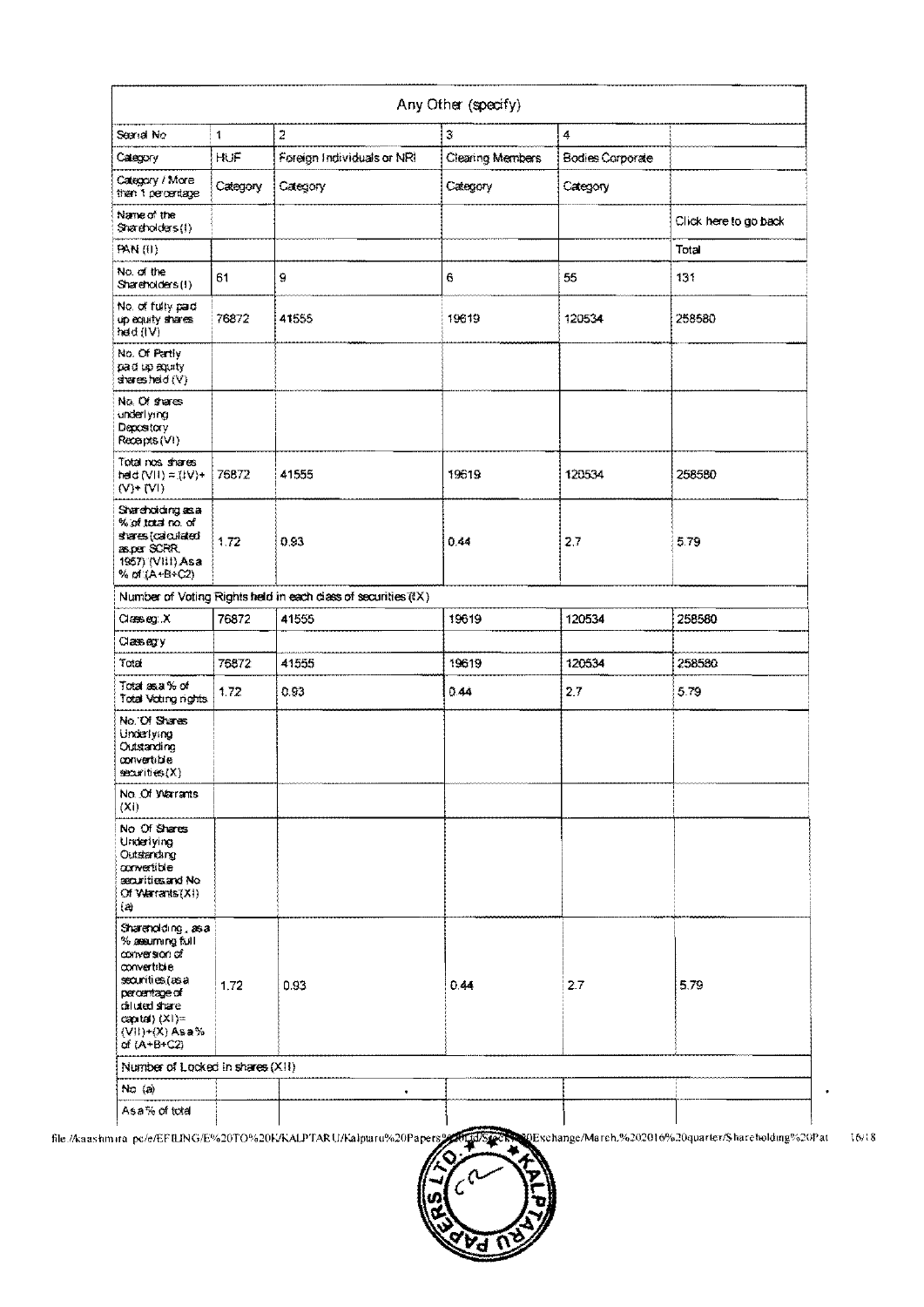| Sharesheid (b)                                                     |       | ------------------------ |       | --------------- |                                   |
|--------------------------------------------------------------------|-------|--------------------------|-------|-----------------|-----------------------------------|
| Number of equity<br>sharesheidin<br>dematerialized<br>  form (XIV) | 76872 | 41555                    | 19619 | 19634           | 257680<br>----------------------- |



 $\hat{\textbf{z}}$ 

 $\bar{\star}$